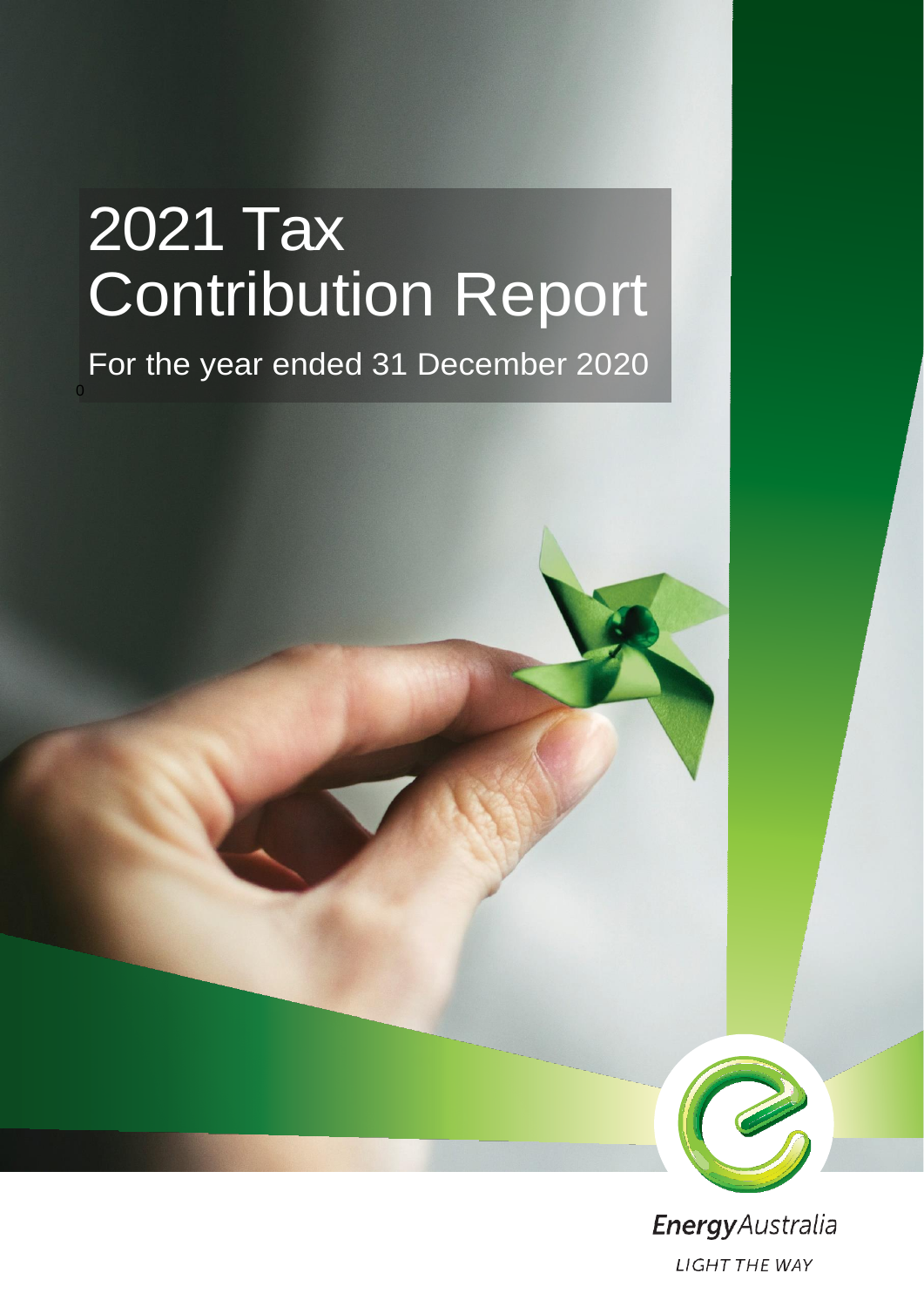## **Contents**

| 1. Message from the Chief Financial Officer                                        | $\mathbf{3}$            |
|------------------------------------------------------------------------------------|-------------------------|
| 2. Overview of EnergyAustralia                                                     | 4                       |
| 3. Basis of Preparation                                                            | $\overline{\mathbf{4}}$ |
| 4. Tax Policy, Risk Management and Governance                                      | 5                       |
| 5. Engagement with the Australian Taxation Office (ATO)                            | 5                       |
| 6. Reconciliation of accounting profit to income tax expense to income tax payable | $\overline{7}$          |
| 7. Australian tax contribution summary                                             | 9                       |
| 8. International related party dealings                                            | 9                       |

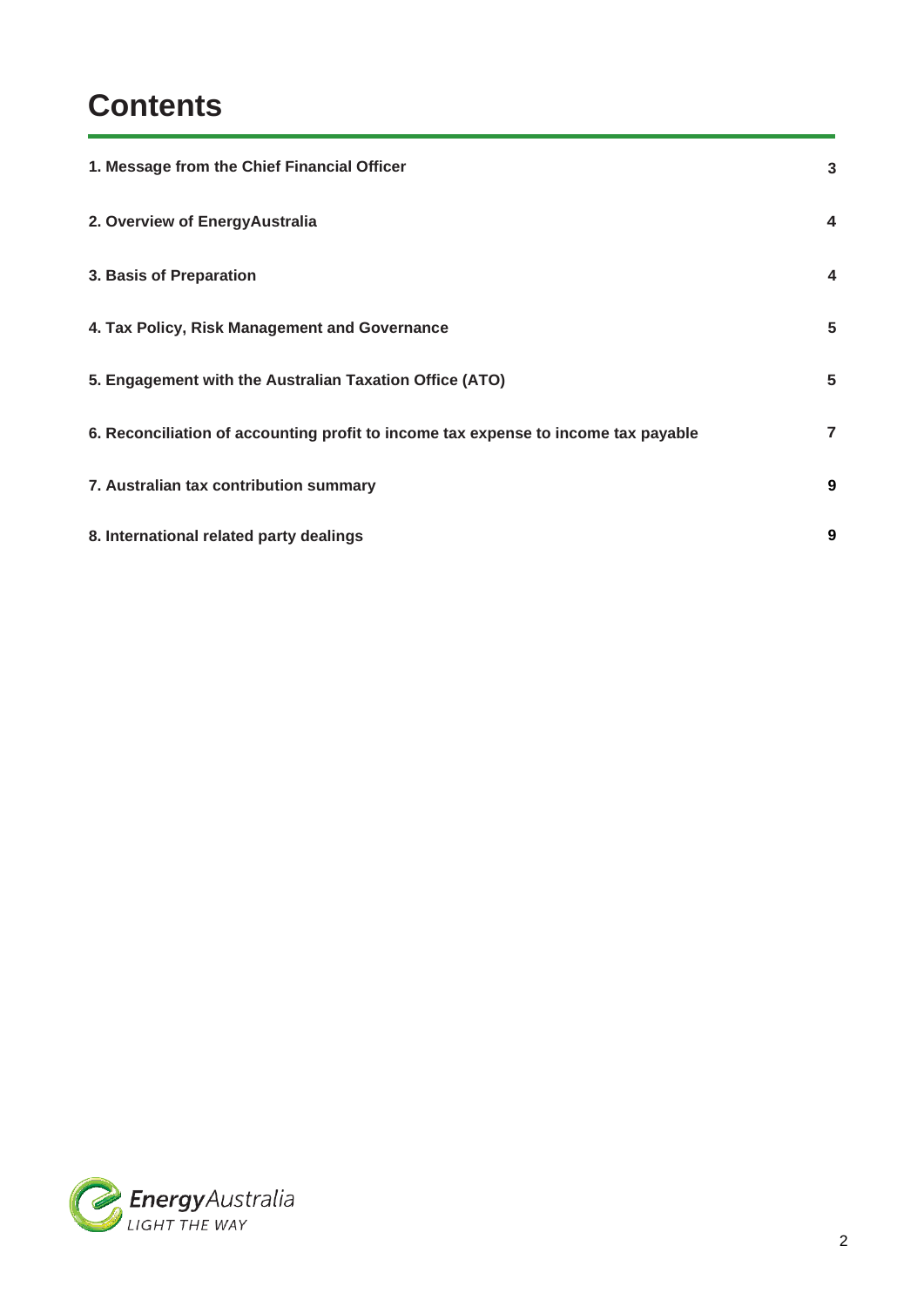

**Alastair McKeown** Chief Financial Officer

#### **1.Message from the Chief FinancialOfficer**

We are pleased to present the EnergyAustralia 2021 Tax Contribution Report, our fourth under the Australian government's tax transparency code.

EnergyAustralia supplies electricity and gas to customers across Victoria, New South Wales, South Australia, Queensland and the Australian Capital Territory. Most of the 2.45 million accounts we serve belong to families and small businesses and it is our privilege to provide this essential service. EnergyAustralia provides the option for residential customers to opt into our carbon neutral product, Go

Neutral, where we will calculate the emissions associated with household energy use and purchase corresponding carbon offsets to cancel out the emissions – all at no extract cost to the customer.

We were proud to be the first energy utility in Australia to commit to the tax transparency code. Sharing what we do and the tax that we pay – and encouraging other businesses to do the same – is one important way we can help to build Australians' confidence in business.

During the year ended 31 December 2020, EnergyAustralia paid more than \$113 million in income and corporate tax and over \$49 million in other taxes. This document details those payments, includes information about our approach to tax and explains why we paid the tax we did.

The tax we paid in 2020 reflects the combined effects on our business of the devastating bushfires in the early part of the year followed by the COVID-19 pandemic, retail price regulation introduced in July 2019 and ongoing competition combined with falling wholesale prices which placed considerable pressure on margins in our Customer and Energy businesses respectively. We continue to focus on the optimisation of a diversified generation portfolio and the development and integration of flexible capacity options, which have the potential to safeguard and enhance the power system's reliability and security as Australia moves towards a low-carbon future.

Thank you for your interest in EnergyAustralia.

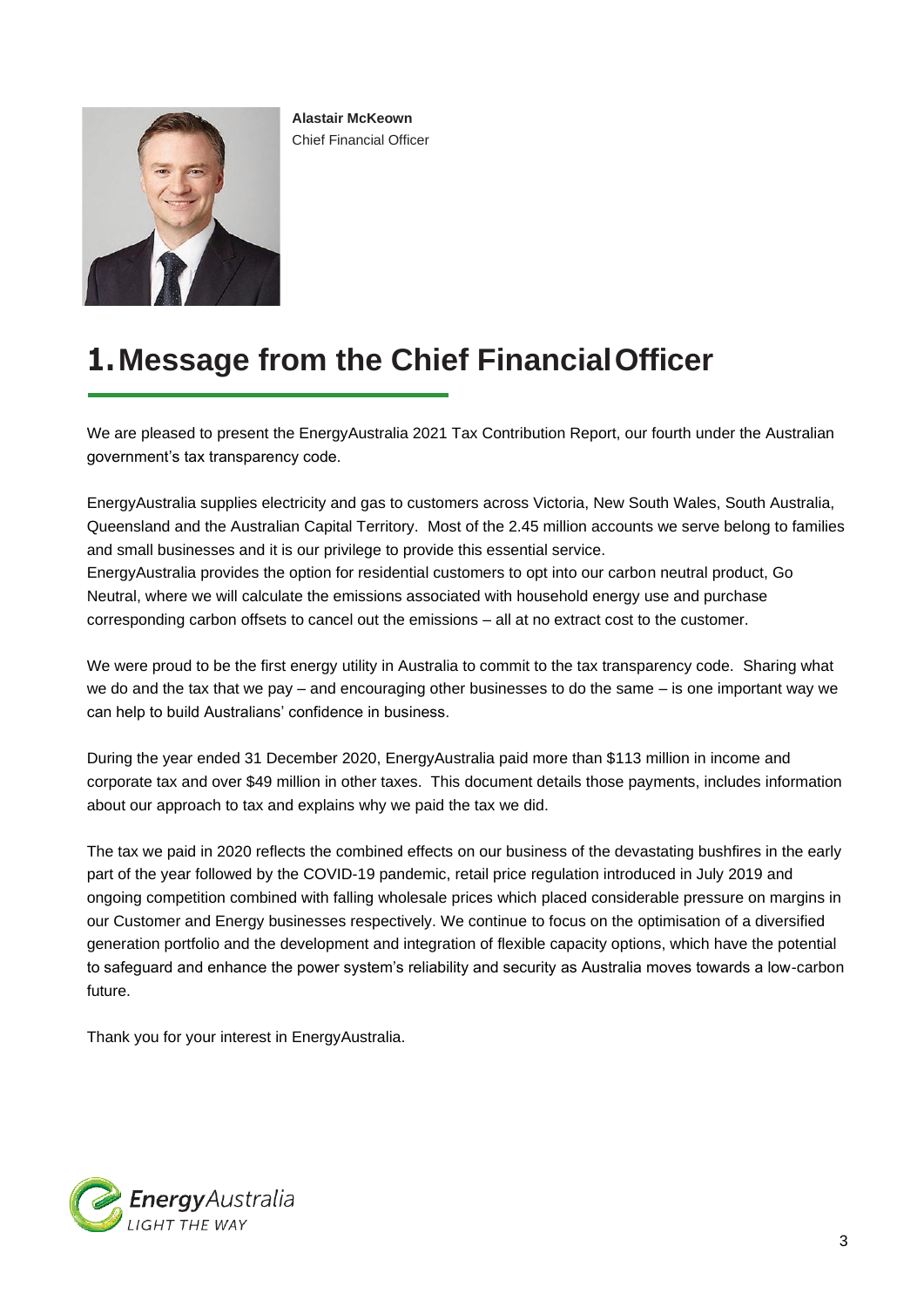## **2. Overview of EnergyAustralia**

EnergyAustralia provides reliable and affordable power to 2.45 million customer accounts (at 31 Dec 2020) across New South Wales, Victoria, South Australia, Queensland and the Australian Capital Territory. Our retail business is backed by a 5500-megawatt (MW) generation portfolio comprising of coal, gas and wind assets as well as power purchase agreements for renewable energy. We operate one of the largest commercial-scale battery trading portfolio in the National Electricity Market. We employ over 2,200 people in Australia, with our headquarters in Melbourne. EnergyAustralia is a wholly-owned subsidiary of the CLP Group of Hong Kong, one of the oldest and largest integrated power businesses in the Asia Pacific.

EnergyAustralia's income is derived solely from the supply of energy and energy services in Australia. Our core business is providing reliable, affordable energy for our customers while leading the shift to a cleaner energy future for all Australians. That means finding as well as investing in technologies and projects that support Australia's transition to a modern, cleaner energy system.

We also contribute to the community through wages to employees, doing business with local suppliers, community investments and sponsorships and payments of taxes and royalties to federal and state governments.

How we do business is just as important as what we do. EnergyAustralia is guided by our code of conduct and our values: *customers are our priority*; *do the right thing*; *lead change*. We believe all our stakeholders – including customers, shareholders, employees, the wider community and the environment – should be better off for our presence. We are constantly reviewing how we work and our culture to ensure that we are meeting the expectations of our stakeholders.

For income tax purposes, EnergyAustralia is a tax consolidated group comprising EnergyAustralia Holdings Limited (as head company) and its wholly-owned Australian resident subsidiaries. This tax consolidated group is treated as a "single taxpayer", i.e. EnergyAustralia lodges a single Australian income tax return for its operations.

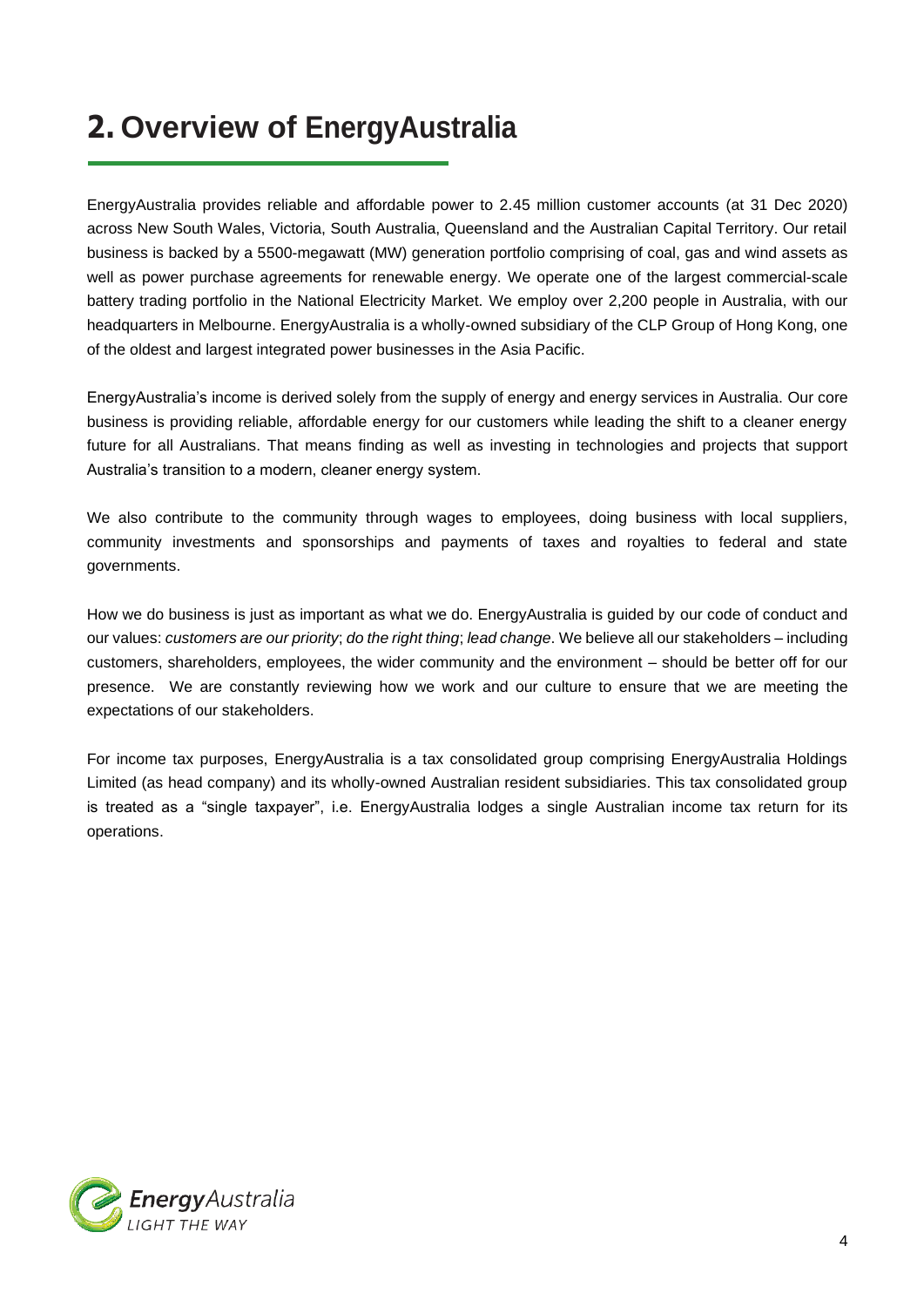# **3. Basis of Preparation**

The Tax Transparency Report is based on the income tax expense analysis contained in EnergyAustralia's audited Financial Statements for FY 2020, updated to reflect final income tax payable for FY 2020 in accordance with the lodged Income Tax Return for FY 2020.

Differences between the FY 2020 income tax expense included in the EnergyAustralia FY 2020 Financial Statements and that which are disclosed in the Income Tax Return for FY 2020 will be audited as part of the FY 2021 financial statements. Consequently, these have not been audited separately for the purposes of the 2021 Tax Transparency report.

The EnergyAustralia tax consolidated group has a December year end. The tax return filed for the year ended 31 December 2020 falls within the 2021 Income Year for tax purposes.

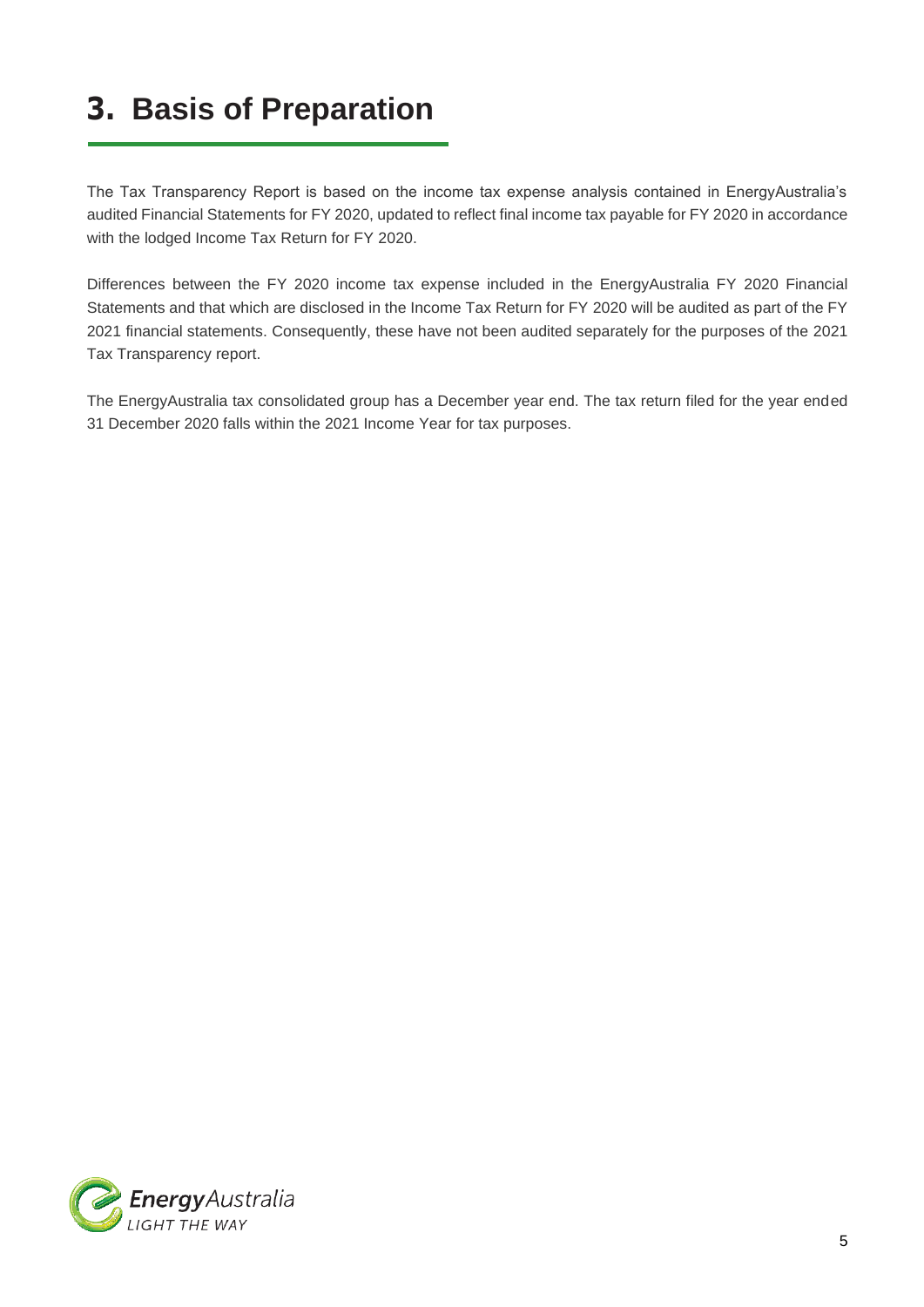### **4.Tax Policy, Risk Management and Governance**

## **5. Engagement with theAustralian TaxationOffice (ATO)**

EnergyAustralia is governed by the Value Framework and Code of Conduct of our owner, CLP Group.

The framework and the code set out CLP Group's commitment to all stakeholders, including compliance with all applicable laws and regulations and open and transparent communication about business matters.

EnergyAustralia recognises that sound tax governance and risk management are crucial to running a sustainable and responsible business. Specifically, EnergyAustralia is committed to observing all applicable laws, regulations and rules (together the 'rules') in meeting both tax compliance and reporting obligations and paying all applicable taxes due in accordance with the tax rules. Our approach to tax risk management is defined under the EnergyAustralia Risk Management Framework.

EnergyAustralia's Audit and Risk Committee (a delegate of the EnergyAustralia Board) oversees risk management and internal controls in relation to all risks across the company, including tax and receives regular updates on tax matters. Internal and external auditors provide an additional layer of oversight.

EnergyAustralia is categorised as a Key Taxpayer by the Australian Tax Office (ATO) as it is a Top 100 public and multinational taxpayer.

EnergyAustralia works co-operatively with the ATO in line with the Key Taxpayer Engagement Plan (KTE) on all pre-lodgement compliance reviews, annual compliance arrangements and streamlined assurance reviews.

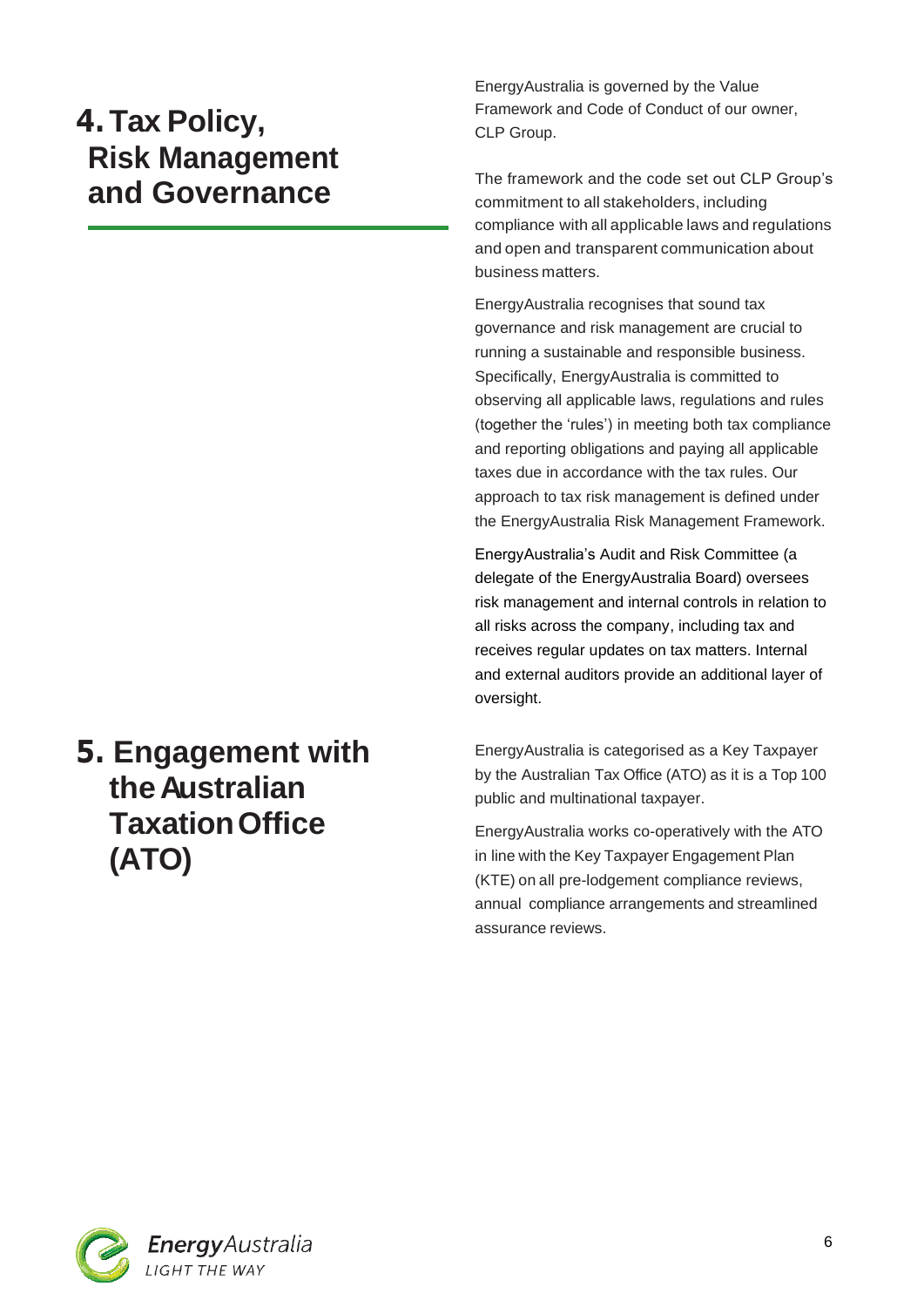#### **6.Reconciliation of accounting profit to income tax expense to income taxpayable**

EnergyAustralia's accounting profit before income tax for FY 2020 was \$384.2m (FY 2019 was an accounting loss of \$860.6m predominantly due to a \$1.176b impairment of goodwill).

| Reconciliation of accounting profit to income tax expense         |                         |
|-------------------------------------------------------------------|-------------------------|
|                                                                   | <b>FY 2020</b><br>\$m\$ |
| Total income                                                      | 6,026.7                 |
| Less: Accounting expense                                          | (5,642.5)               |
| Accounting Profit/ (Loss) before income tax (II)                  | <u>384.2</u>            |
| Income tax at the Australian Corporate Tax Rate of 30 percent (A) | 115.2                   |
|                                                                   |                         |
| Tax effect of amounts which are deductible/(assessable)           |                         |
| (Over)/under provision of income tax from the prior year          | 0.2                     |
| Other permanent differences                                       | 7.8                     |
| <b>Adjustments (B)</b>                                            | 8.0                     |
| Income Tax Expense I = $(A) + (B)$                                | 123.2                   |
| Effective Tax Rate (I)/(II) - FY 2020                             | 32%                     |
| <b>Effective Tax Rate - FY 2019 normalised after impairment</b>   | 30%                     |
|                                                                   |                         |
|                                                                   |                         |
|                                                                   |                         |

#### **Total income**

EnergyAustralia's total income is derived from our retail energy customers and generation business. This amount represents gross receipts before any expenses are taken into account and is not an indicator of the overall profitability of EnergyAustralia for both tax and accounting purposes. A large part of our income is made up of revenue received from gas and electricity customer accounts which includes pass-through regulated network charges paid to third party companies who operate and maintain the electricity network.

Taxable income is calculated as assessable income less allowable deductions. Tax is then applied at the corporate tax rate of 30 percent on this net amount.

#### **Effective tax rate**

The prevailing Australian statutory corporate tax rate is 30 percent for large business. The effective tax rate for a taxpayer is the tax rate after taking into account income tax adjustments such as non-deductible expenses, credits, deductions and exemptions.

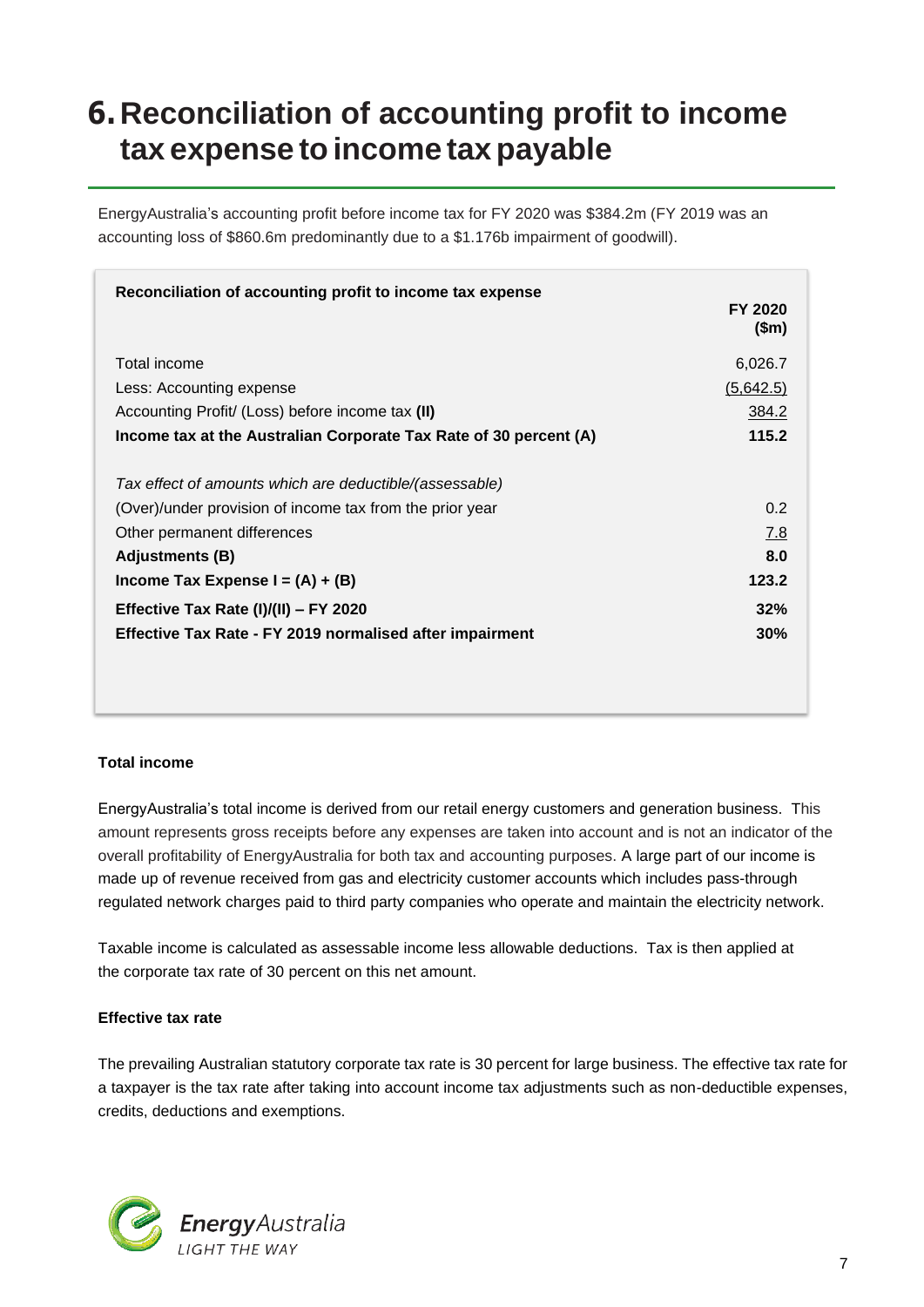Under the Tax Transparency Code published by the Board of Taxation, EnergyAustralia calculates the effective tax rate as income tax expense (current and deferred) divided by accounting profit/(loss) before tax. Refer to the Tax Contribution Report 2020 for an explanation of the FY 2019 effective tax rate reconciliation.

The table below reconciles the accounting income tax expense of \$123.2m to the income tax payable of \$122.8m for year ended 31 December 2020.

| Reconciliation of income tax expense to income tax payable                                                              |                                                        |
|-------------------------------------------------------------------------------------------------------------------------|--------------------------------------------------------|
|                                                                                                                         | 2020<br>\$m\$                                          |
| Income tax expense                                                                                                      | 123.2                                                  |
| a) Increase/(decrease) in non-temporary differences                                                                     | 1.1                                                    |
| b) Temporary differences<br>Depreciation<br>Accruals<br>Other<br>Inventories<br>Provisions<br>Derivatives at fair value | 2.4<br>1.1<br>9.6<br>(14.6)<br>24.2<br>(23.7)<br>(1.0) |
| c) Utilised carry forward tax losses                                                                                    | (0.2)                                                  |
| d) Tax offsets (Franking credits)                                                                                       | (0.3)                                                  |
| Income tax payable for FY 2020                                                                                          | 122.8                                                  |

Temporary differences relate to items which are recognised at different points in time for accounting and tax purposes. They include depreciation, provisions, accruals and unrealised gains and losses on derivatives.